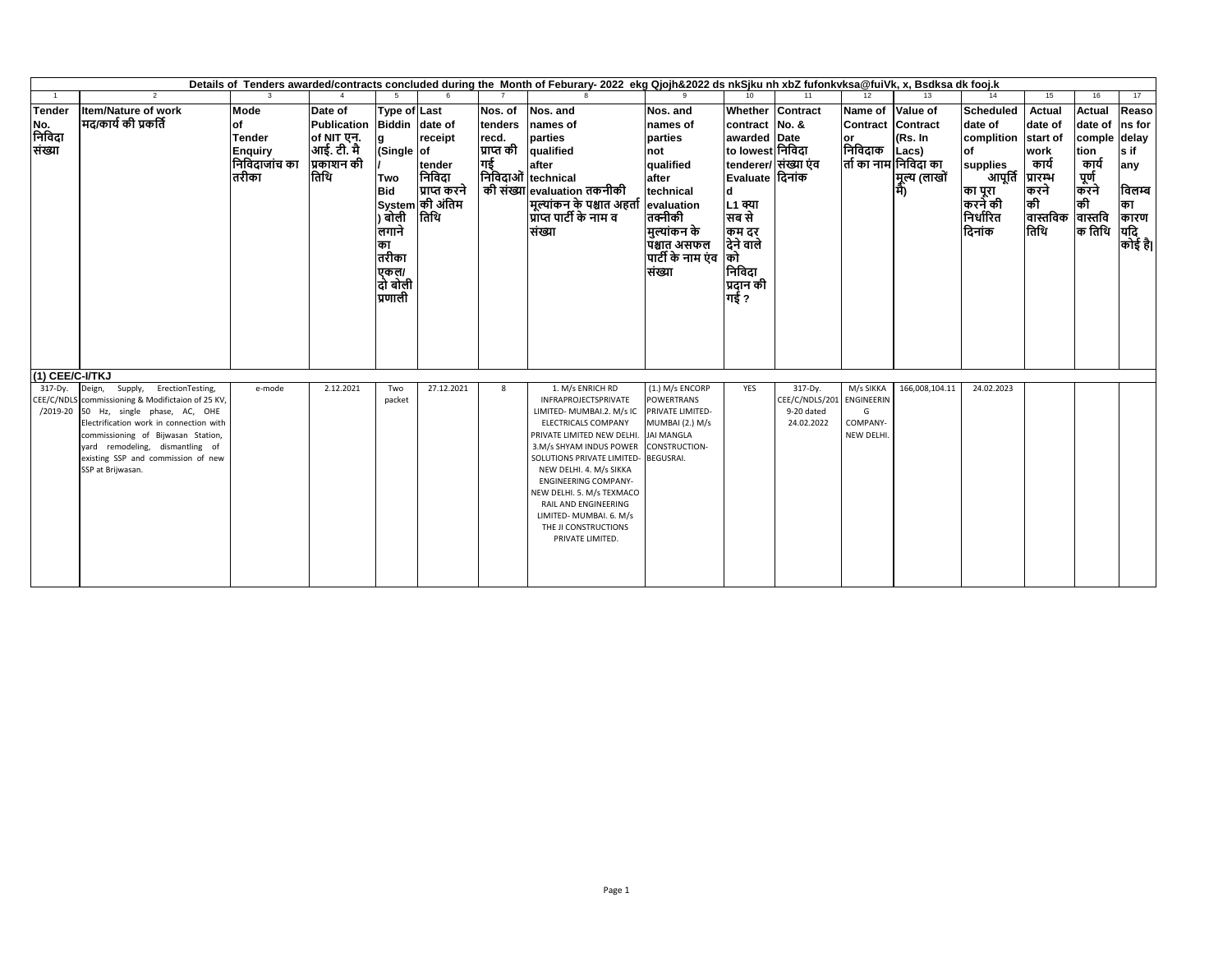|                                     | Details of Tenders awarded/contracts concluded during the Month of Feburary-2022 ekg Qjojh&2022 ds nkSjku nh xbZ fufonkvksa@fuiVk, x, Bsdksa dk fooj.k                                                                                                                                                                                                                                                                               |                                                                          |                                                                                   |                                                                                                                                                      |                                                                        |                                           |                                                                                                                                                                                                                                                                                                                                                                                                                                                   |                                                                                                                                                                     |                                                                                                                                                                                                 |                                                                   |                                                     |                                                                      |                                                                                                                                     |                                                                                         |                                                                                                    |                                                                                       |
|-------------------------------------|--------------------------------------------------------------------------------------------------------------------------------------------------------------------------------------------------------------------------------------------------------------------------------------------------------------------------------------------------------------------------------------------------------------------------------------|--------------------------------------------------------------------------|-----------------------------------------------------------------------------------|------------------------------------------------------------------------------------------------------------------------------------------------------|------------------------------------------------------------------------|-------------------------------------------|---------------------------------------------------------------------------------------------------------------------------------------------------------------------------------------------------------------------------------------------------------------------------------------------------------------------------------------------------------------------------------------------------------------------------------------------------|---------------------------------------------------------------------------------------------------------------------------------------------------------------------|-------------------------------------------------------------------------------------------------------------------------------------------------------------------------------------------------|-------------------------------------------------------------------|-----------------------------------------------------|----------------------------------------------------------------------|-------------------------------------------------------------------------------------------------------------------------------------|-----------------------------------------------------------------------------------------|----------------------------------------------------------------------------------------------------|---------------------------------------------------------------------------------------|
|                                     | $\mathfrak{p}$                                                                                                                                                                                                                                                                                                                                                                                                                       |                                                                          |                                                                                   | -5                                                                                                                                                   |                                                                        |                                           |                                                                                                                                                                                                                                                                                                                                                                                                                                                   |                                                                                                                                                                     |                                                                                                                                                                                                 | 11                                                                | 12                                                  | 13                                                                   | 14                                                                                                                                  | 15                                                                                      | 16                                                                                                 | 17                                                                                    |
| Tender<br>No.<br>निविदा<br>संख्या   | <b>Item/Nature of work</b><br>मद/कार्य की प्रकर्ति                                                                                                                                                                                                                                                                                                                                                                                   | Mode<br>lof<br><b>Tender</b><br><b>Enquiry</b><br>निविदाजांच का<br>तरीका | Date of<br><b>Publication</b><br>of NIT एन.<br> आई. टी. मै<br> प्रकाशन की<br>तिथि | Type of Last<br>Biddin date of<br><b>g</b><br>(Single of<br><b>Two</b><br><b>Bid</b><br>) बोली<br>लगाने<br>का<br>तरीका<br>एकल/<br>दो बोली<br>प्रणाली | receipt<br>tender<br>निविदा<br>प्राप्त करने<br>System की अंतिम<br>तिथि | Nos. of<br>tenders<br>recd.<br>प्राप्त की | Nos. and<br>names of<br>parties<br>qualified<br>after<br>निविदाओं technical<br>की संख्या evaluation तकनीकी<br>मूल्यांकन के पश्चात अहर्ता<br>प्राप्त पार्टी के नाम व<br>संख्या                                                                                                                                                                                                                                                                     | Nos. and<br>names of<br>parties<br>not<br>qualified<br>after<br>technical<br>evaluation<br>तक्नीकी<br>मुल्यांकन के<br>पश्चात असफल<br>पार्टी के नाम एंव को<br>संख्या | Whether Contract<br>contract No. &<br>awarded Date<br>to lowest निविदा<br>tenderer/ संख्या एंव<br>Evaluate दिनांक<br>d<br>L1 क्या<br>सब से<br>कम दर<br>देने वाले<br>निविदा<br>प्रदान की<br>गई ? |                                                                   | Name of<br>Contract Contract<br>or<br>निविदाक       | Value of<br>(Rs. In<br>Lacs)<br>तों का नाम निविदा का<br>मूल्य (लाखों | <b>Scheduled</b><br>date of<br>complition<br>of<br>supplies<br>.<br>आपूर्ति प्रारम्भ<br>का पूरा<br> कुरने की<br>निर्धारित<br>दिनांक | <b>Actual</b><br>date of<br>start of<br>work<br>कार्य<br>करने<br>की<br>वास्तविक<br>तिथि | <b>Actual</b><br>date of<br>comple<br>tion<br>कार्य<br>  पूर्ण<br> करने<br>की<br>वास्तवि<br>क तिथि | Reaso<br>ns for<br>delay<br>s if<br>any<br>विलम्ब<br>का<br>कारण<br><br>यदि<br>कोई है। |
| 327-Dy.<br>CEE/C/NDLS<br>$/2019-20$ | Deign, Supply, ErectionTesting &<br>commissioning of 25 KV, 50 Hz, single<br>phase, AC, OHE including new SP at<br>Jabrera, new SSP at RK, Extension/<br>Modification of existing SSP at DBD for<br>the electrification work of Deoband-<br>Roorkee new line along with Roorkee<br>Yard remodeling work in connection<br>with RK-DBD line at DLI Division                                                                            | e-MODE                                                                   | 08.12.2021                                                                        | Two<br>packet                                                                                                                                        | 30.12.2021                                                             | $\overline{7}$                            | 1. M/s EN EN ELECTRICAL<br>ENGINEERS PVT. LTD. 2.<br><b>ENRICH RD INFRAPROJECTS</b><br>PRIVATE LIMITED- MUMBAI.3.<br>M/s IC ELECTRICALS<br>COMPANY PRIVATE LIMITED<br>NEW DELHI. 3.M/s SHYAM<br><b>INDUS POWER SOLUTIONS</b><br>PRIVATE LIMITED-NEW DELHI<br>4. M/s SIKKA ENGINEERING<br>COMPANY-NEW DELHI. 5. M/s<br><b>TEXMACO RAIL AND</b><br><b>ENGINEERING LIMITED-</b><br>MUMBAI. 6. M/s THE JI<br><b>CONSTRUCTIONS PRIVATE</b><br>LIMITED. | 1. M/s SALASAR<br><b>TECHNO</b><br><b>ENGINEERING</b><br>LIMITED- HAPUR 2.<br>M/s JAI<br>MANGLACONSTRUC<br>TION - BEGUSARAI.                                        | Yes                                                                                                                                                                                             | 327-Dy.<br>CEE/C/NDLS/201 ELECTRICALS<br>9-20 dated<br>26.02.2022 | IC<br>COMPANY<br>PRIVATE<br>LIMITED<br>NEW DELHI.   | 131,268,969.55                                                       | 25.02.2023                                                                                                                          |                                                                                         |                                                                                                    |                                                                                       |
| 323-Dy.<br>CEE/C/NDL:<br>/2019-20   | Deign, Supply, ErectionTesting &<br>commissioning of 66/25 KV, 50 Hz, TSS<br>at TKD along with civil engineering<br>work involing in TSS building and<br>General Power supply work including<br>modification of HNZM, TKJ, SWNR &<br>TKD SSP and dismantling of existing<br>66KV Traction substation at Ballabhgarh<br>in Delhi Divn. in connection with raising<br>of speed to 160/200 KMPH on existing<br>New Delhi- Mumbai route. | e-MODE                                                                   | 22.12.2021                                                                        | Two<br>packet                                                                                                                                        | 13.01.2022                                                             | 5                                         | 1. M/s BCPL INFRASTRUCTURE 1. M/s BCPL<br>LTD.- KOLKATA 2. M/S S K & S<br>Build Tech Pvt. Ltd. Ghaziabad<br>3. M/s KELLP-KE JV 4. M/s<br>Kanti Prashad Mittal - Meerut<br>5. M/s S K and S Build Tech<br>Private Limited- Ghaziabad.                                                                                                                                                                                                              | <b>INFRASTRUCTURE</b><br>LTD.- KOLKATA 2.<br>M/S S K & S Build<br>Tech Pvt. Ltd.<br>Ghaziabad 3. M/s<br>KELLP-KE JV.                                                | Yes                                                                                                                                                                                             | 323-Dy.<br>EE/C/NDLS/20<br>9-20 dated<br>28.02.2022               | M/s BCPL<br>infrastructur<br>e Limited-<br>Kolkata. | 111,571,778.05                                                       | 27.02.2023                                                                                                                          |                                                                                         |                                                                                                    |                                                                                       |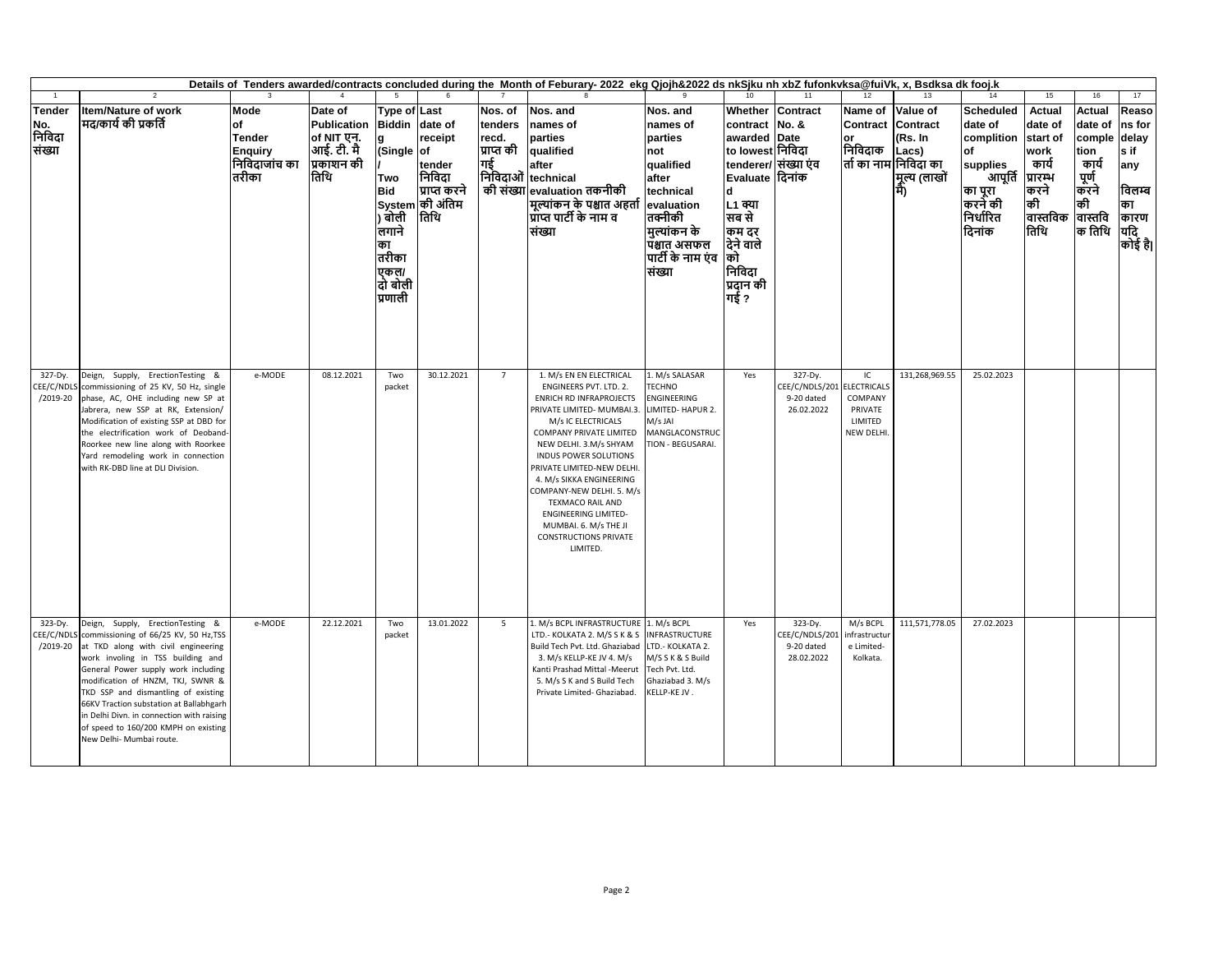|                                                                          | Details of Tenders awarded/contracts concluded during the Month of Feburary-2022 ekg Qjojh&2022 ds nkSjku nh xbZ fufonkyksa@fuiVk, x, Bsdksa dk fooj.k                                                                                                                             |                                                                          |                                                                                 |                                                                                                                                      |                                                                                   |                                                 |                                                                                                                                                                                                                                                                                                                                                                                                                                   |                                                                                                                                                                                                                                                                                                                                          |                                                                                                                                                                                                       |                                                                                                            |                                                                                                          |                                                                     |                                                                                                                              |                                                                                         |                                                                                               |                                                                          |
|--------------------------------------------------------------------------|------------------------------------------------------------------------------------------------------------------------------------------------------------------------------------------------------------------------------------------------------------------------------------|--------------------------------------------------------------------------|---------------------------------------------------------------------------------|--------------------------------------------------------------------------------------------------------------------------------------|-----------------------------------------------------------------------------------|-------------------------------------------------|-----------------------------------------------------------------------------------------------------------------------------------------------------------------------------------------------------------------------------------------------------------------------------------------------------------------------------------------------------------------------------------------------------------------------------------|------------------------------------------------------------------------------------------------------------------------------------------------------------------------------------------------------------------------------------------------------------------------------------------------------------------------------------------|-------------------------------------------------------------------------------------------------------------------------------------------------------------------------------------------------------|------------------------------------------------------------------------------------------------------------|----------------------------------------------------------------------------------------------------------|---------------------------------------------------------------------|------------------------------------------------------------------------------------------------------------------------------|-----------------------------------------------------------------------------------------|-----------------------------------------------------------------------------------------------|--------------------------------------------------------------------------|
|                                                                          | $\overline{2}$                                                                                                                                                                                                                                                                     |                                                                          |                                                                                 |                                                                                                                                      |                                                                                   |                                                 |                                                                                                                                                                                                                                                                                                                                                                                                                                   |                                                                                                                                                                                                                                                                                                                                          |                                                                                                                                                                                                       | 11                                                                                                         | 12                                                                                                       | 13                                                                  |                                                                                                                              | 15                                                                                      | 16                                                                                            | 17                                                                       |
| <b>Tender</b><br>No.<br>निविदा<br>संख्या                                 | <b>Item/Nature of work</b><br>मद/कार्य की प्रकर्ति                                                                                                                                                                                                                                 | Mode<br>of<br><b>Tender</b><br><b>Enquiry</b><br>निविदाजांच का<br>तिरीका | Date of<br><b>Publication</b><br>of NIT एन.<br>आई. टी. मै<br>प्रकाशन की<br>तिथि | Type of Last<br><b>Biddin</b><br>g<br>Single of<br>Two<br><b>Bid</b><br>) बोली<br>लगाने<br>का<br>तरीका<br>एकल/<br>दो बोली<br>प्रणाली | date of<br>receipt<br>tender<br>निविदा<br>प्राप्त करने<br>System की अंतिम<br>तिथि | Nos. of<br>tenders<br>recd.<br>प्राप्त की<br>गई | Nos. and<br>names of<br>parties<br>qualified<br>after<br>निविदाओं technical<br>की संख्या evaluation तकनीकी<br> मूल्यांकन के पश्चात अहर्ता<br>प्राप्त पार्टी के नाम व<br>संख्या                                                                                                                                                                                                                                                    | Nos. and<br>names of<br>parties<br>not<br>qualified<br>after<br>technical<br>evaluation<br>तक्नीकी<br> मुल्यांकन के<br>पिश्चात असफल<br>पार्टी के नाम एंव<br>संख्या                                                                                                                                                                       | Whether<br>contract No. &<br>awarded Date<br>to lowest निविदा<br>tenderer/ संख्या एंव<br> Evaluate  दिनांक<br>d<br><b>L1</b> क्या<br>सब से<br>कम दर<br>दिने वाले<br>को<br>निविदा<br>प्रदान की<br>गई ? | Contract                                                                                                   | Name of<br><b>Contract Contract</b><br>निविदाक                                                           | Value of<br>(Rs. In<br>Lacs)<br>ती का नाम निविदा का<br>मूल्य (लाखों | <b>Scheduled</b><br>date of<br>complition start of<br>of<br>supplies<br>आपूर्ति<br>का पूरा<br>करने की<br>निर्धारित<br>दिनांक | <b>Actual</b><br>date of<br>work<br>कार्य<br>प्रारम्भ<br>करने<br>की<br>वास्तविक<br>तिथि | Actual<br>date of<br>comple delay<br>ion<br>कार्य<br>पूर्ण<br>करने<br>की<br>वास्तवि<br>क तिथि | Reaso<br>ns for<br>s if<br>any<br>विलम्ब<br>का<br>कारण<br>यदि<br>कोई है। |
| 129-Dy.<br>CEE-C-LKO<br>2021-22                                          | ErectionTesting<br>Supply,<br>&<br>commissioning of 50 Hz, single phase<br>25 KV AC OHE in connection with yard<br>remodelling at Barabanki & Malhaour<br>stations and provision of Additional<br>loop line in Lucknow -Kanpur section of<br>Lucknow division of Northern Railway. | e-tener                                                                  | 27.10.2021                                                                      | Two<br>packet                                                                                                                        | 18.11.2021                                                                        | 14                                              | 8 Nos. 1. M/s A.K. Infra<br>Projects Pvt. Ltd. Varanasi 2.<br>M/s Sikka Engineering<br>Company, New Delhi. 3. M/s<br>SKS Infra Projects Pvt. Ltd.<br>Agra 4. M/s IC ELECTRICALS<br>Pvt. Ltd. New Delhi. 5. M/s<br>SHYAM INDUS POWER<br>SOLUTIONS PRIVATE LIMITED-<br>NEW DELHI. 6. M/s TEXMACO<br>RAIL AND ENGINEERING<br>LIMITED- KolKata 7. M/s<br>Enrich RD Infraprojects Pvt.<br>Ltd., Mumbai. 8. M/s<br>Enterprise, Kolkata. | 6 Nos. 1. M/s AR<br>Engineering, Gonda.<br>2. M/s BCPL Railway<br>Infrastructure<br>Limitd. Kolkata. 3.<br>M/s Encorp<br>Powertrans Pvt. Ltd.<br>Mumbai 4. M/s<br>Theji constructions<br>Pvt. Ltd. Tiruvallur<br>5. M/s Jai Mangla<br>Construction,<br>Begusarai 6. M/s EN<br><b>EN Electrical</b><br>Engineers Pvt. Ltd.,<br>Anantapur. | Yes                                                                                                                                                                                                   | Dy. CEE-C-LKO-<br>ELECTRICAL/129-<br>Dy CEE-C-LKO-<br>2021-<br>22/10181640050<br>245 DATED-<br>24.02.2022. | M/s A.K.<br>Infra<br>Projects<br>Private<br>Limited. VIII<br>Bhadiwa,<br>ost-Amba<br>Varanasi<br>221104. | 186,060,178.86                                                      | 23.02.2023                                                                                                                   |                                                                                         |                                                                                               |                                                                          |
| $24 -$<br>Tender/CP<br>M/NR/LKO<br>dt.<br>22.10.2021<br>(3) Dy. CE/C/BSB | (2) Dy. CE/C/LKO-IV<br>E-Tender                                                                                                                                                                                                                                                    | Open                                                                     | 25.10.21                                                                        | Two<br>Packet                                                                                                                        | 15.11.21                                                                          | 12                                              | 7(i) Giriraj Civil Developers,<br>Itd., Mumbai (ii) G.S. Express,<br>Pvt. Ltd., LKO (iii) Galvano<br>India Pvt. Ltd., U.P.(iv) Space<br>Chem Engg. Pvt. Ltd., GZB (v)<br>Parmanand Adwani Bareilly<br>(vi) Balbharti Pvt. Ltd., Jaipur<br>(vii) Kirn infra, Jaipur.                                                                                                                                                               | 5 (i) TIPL Woodhil-<br>JV (ii) Emerging<br>Infrastructure,<br>Lucknow (iii) Lali<br>Construction,<br>NDLS, (iv) Giriraj<br>Civil Developers,<br>Pvt. Ltd., Mumbai<br>(v) JCL Infra Pvt.<br>Ltd., Meerut                                                                                                                                  | Yes                                                                                                                                                                                                   | <b>NIL</b>                                                                                                 | <b>NIL</b>                                                                                               | <b>NIL</b>                                                          | <b>NIL</b>                                                                                                                   | <b>NIL</b>                                                                              | <b>NIL</b>                                                                                    | <b>NIL</b>                                                               |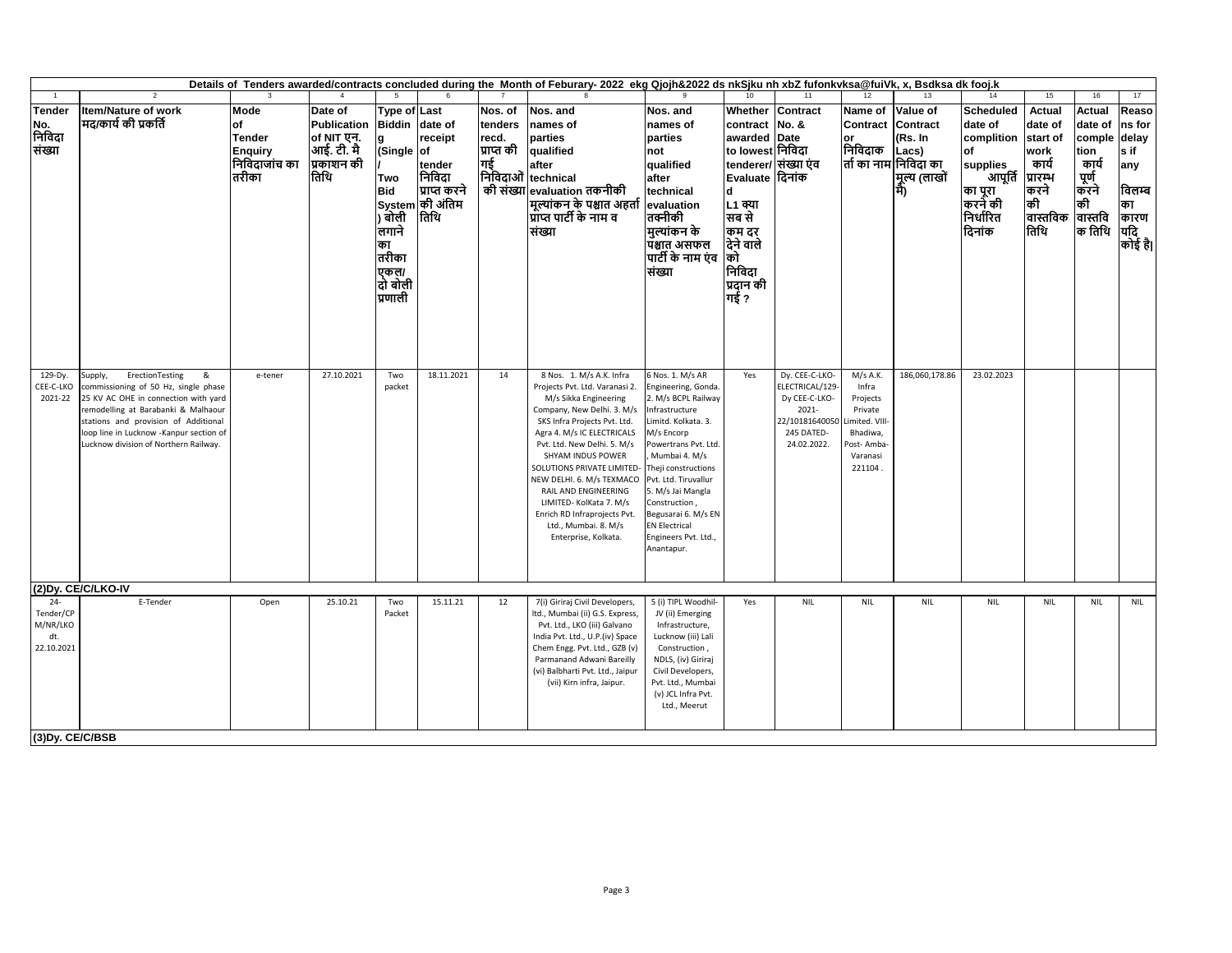|                                                                     | Details of Tenders awarded/contracts concluded during the Month of Feburary-2022 ekg Qjojh&2022 ds nkSjku nh xbZ fufonkvksa@fuiVk, x, Bsdksa dk fooj.k<br>12<br>11<br>13                                                                                                                                                                                                                                                                                                                                                                                                                                                                                                                                                           |                                                                                        |                                                                                         |                                                                                                                                |                                                                        |                                                 |                                                                                                                                                                               |                                                                                                                                                                    |                                                                                                                                                                                                             |                                                                |                                                                                                               |                                                                       |                                                                                                                              |                                                                                                            |                                                                                     |                                                                          |
|---------------------------------------------------------------------|------------------------------------------------------------------------------------------------------------------------------------------------------------------------------------------------------------------------------------------------------------------------------------------------------------------------------------------------------------------------------------------------------------------------------------------------------------------------------------------------------------------------------------------------------------------------------------------------------------------------------------------------------------------------------------------------------------------------------------|----------------------------------------------------------------------------------------|-----------------------------------------------------------------------------------------|--------------------------------------------------------------------------------------------------------------------------------|------------------------------------------------------------------------|-------------------------------------------------|-------------------------------------------------------------------------------------------------------------------------------------------------------------------------------|--------------------------------------------------------------------------------------------------------------------------------------------------------------------|-------------------------------------------------------------------------------------------------------------------------------------------------------------------------------------------------------------|----------------------------------------------------------------|---------------------------------------------------------------------------------------------------------------|-----------------------------------------------------------------------|------------------------------------------------------------------------------------------------------------------------------|------------------------------------------------------------------------------------------------------------|-------------------------------------------------------------------------------------|--------------------------------------------------------------------------|
|                                                                     | $\overline{2}$                                                                                                                                                                                                                                                                                                                                                                                                                                                                                                                                                                                                                                                                                                                     |                                                                                        |                                                                                         | -5                                                                                                                             |                                                                        |                                                 |                                                                                                                                                                               |                                                                                                                                                                    |                                                                                                                                                                                                             |                                                                |                                                                                                               |                                                                       | 14                                                                                                                           | 15                                                                                                         | 16                                                                                  | 17                                                                       |
| Tender<br>No.<br>निविदा<br>संख्या                                   | Item/Nature of work<br>मद/कार्य की प्रकर्ति                                                                                                                                                                                                                                                                                                                                                                                                                                                                                                                                                                                                                                                                                        | <b>Mode</b><br><b>of</b><br><b>Tender</b><br><b>Enquiry</b><br>निविंदाजांच का<br>तरीका | Date of<br>Publication Biddin date of<br>of NIT एन.<br>आई. टी. मै<br>प्रकाशन की<br>तिथि | <b>Type of Last</b><br>la<br>(Single of<br>Two<br><b>Bid</b><br>) बोली<br>लगाने<br>का<br>तरीका<br> एकल/<br> दो बोली<br>प्रणाली | receipt<br>tender<br>निविदा<br>प्राप्त करने<br>System की अंतिम<br>तिथि | Nos. of<br>tenders<br>recd.<br>प्राप्त की<br>गई | Nos. and<br>names of<br>parties<br>qualified<br>after<br>मिविदाओं technical<br>की संख्या evaluation तकनीकी<br>मूल्यांकन के पश्चात अहर्ता<br>प्राप्त पार्टी के नाम व<br>संख्या | Nos. and<br>names of<br>parties<br>not<br>qualified<br>after<br>technical<br>evaluation<br>तक्नीकी<br> मुल्यांकन के<br>पिश्चात असफल<br>पार्टी के नाम एंव<br>संख्या | Whether Contract<br>contract No. &<br>awarded Date<br>to lowest निविदा<br>tenderer/ संख्या एव<br>Evaluate दिनांक<br>d<br><b>L1 क्या</b><br>सब से<br>कम दर<br>देने वाले<br>को<br>निविदा<br>प्रदान की<br>गई ? |                                                                | Name of<br>Contract Contract<br>or<br>निविदाक                                                                 | Value of<br>(Rs. In<br>Lacs)<br>तों का नाम निविदा का<br> मूल्य (लाखों | <b>Scheduled</b><br>date of<br>complition start of<br>of<br>supplies<br>आपूर्ति<br>का पूरा<br>करने की<br>निर्धारित<br>दिनांक | <b>Actual</b><br>date of<br>work<br>कार्य<br>प्रारम्भ<br>करने<br>की<br>वास्तविक  वास्तवि<br> तिथि   क तिथि | <b>Actual</b><br>date of<br>comple delay<br>tion<br>कार्य<br>  पूर्ण<br> करने<br>की | Reaso<br>ns for<br>s if<br>any<br>विलम्ब<br>का<br>कारण<br>यदि<br>कोई है। |
| NIL                                                                 | <b>NIL</b>                                                                                                                                                                                                                                                                                                                                                                                                                                                                                                                                                                                                                                                                                                                         | <b>NIL</b>                                                                             | <b>NIL</b>                                                                              | <b>NIL</b>                                                                                                                     | <b>NIL</b>                                                             | <b>NIL</b>                                      | <b>NIL</b>                                                                                                                                                                    | <b>NIL</b>                                                                                                                                                         | <b>NIL</b>                                                                                                                                                                                                  | 850-A/Cs/Dy.<br>CE/C-I/LKO<br>dated<br>29.12.2018              | M/s<br><b>B.S.Sangwan</b><br>4, G.F.,<br>Harry Plaza,<br>Near HDFC<br>Bank,<br>Subhash<br>Chownk,<br>Sonepat, | 151953598.8                                                           | 25.09.2019                                                                                                                   | 04.04.2017 31.07.2021                                                                                      |                                                                                     |                                                                          |
| (4) Dy. CE/C/CSB-I                                                  |                                                                                                                                                                                                                                                                                                                                                                                                                                                                                                                                                                                                                                                                                                                                    |                                                                                        |                                                                                         |                                                                                                                                |                                                                        |                                                 |                                                                                                                                                                               |                                                                                                                                                                    |                                                                                                                                                                                                             |                                                                |                                                                                                               |                                                                       |                                                                                                                              |                                                                                                            |                                                                                     |                                                                          |
| 455-<br>Acs/major<br>Bridge/ANV<br>T-TKJ-CSB<br>dated<br>12.12.2018 | Construction of foundations, Sub<br>structure & Superstructure of Major<br>Bridges No. 23 having clear span 5x9.15<br>Mtr. PSC slab Bridge, Bridge No. 30<br>having clear span 2x12.20 Mtr.PSC<br>girder Bridge and Road Under Bridge<br>No. 28-A having clear span 2x9.00x5.75<br>Mtr. (RCC Boxes) including Design and<br>Drawing of foundation & Sub Structure<br>of Bridge No. 23, Bridge no. 30 & RCC<br>Boxof RUB No. 28-A and including<br>construction of wing wall, return wall,<br>retaining wall and protection work like<br>pitching work & other allied works<br>between Anand Vihar & Tilak Bridge<br>Stations in c/w provision of 3rd-4th line<br>between Anand Vihar - Tilak Bridge<br>Stations of Delhi Division. | open                                                                                   | 13.12.2018                                                                              | Two<br>Packet                                                                                                                  | 04.01.2019                                                             | 03 (Three)                                      |                                                                                                                                                                               |                                                                                                                                                                    | Yes                                                                                                                                                                                                         | W-255/Major<br>Br. 23-30 / ANVT<br>TKJ/CSB dated<br>10.06.2019 | M/s MMS-<br>- RCK (JV)                                                                                        | <b>8s. 11.96 Crore</b>                                                |                                                                                                                              | 28.03.2017                                                                                                 | 03.03.2021                                                                          |                                                                          |